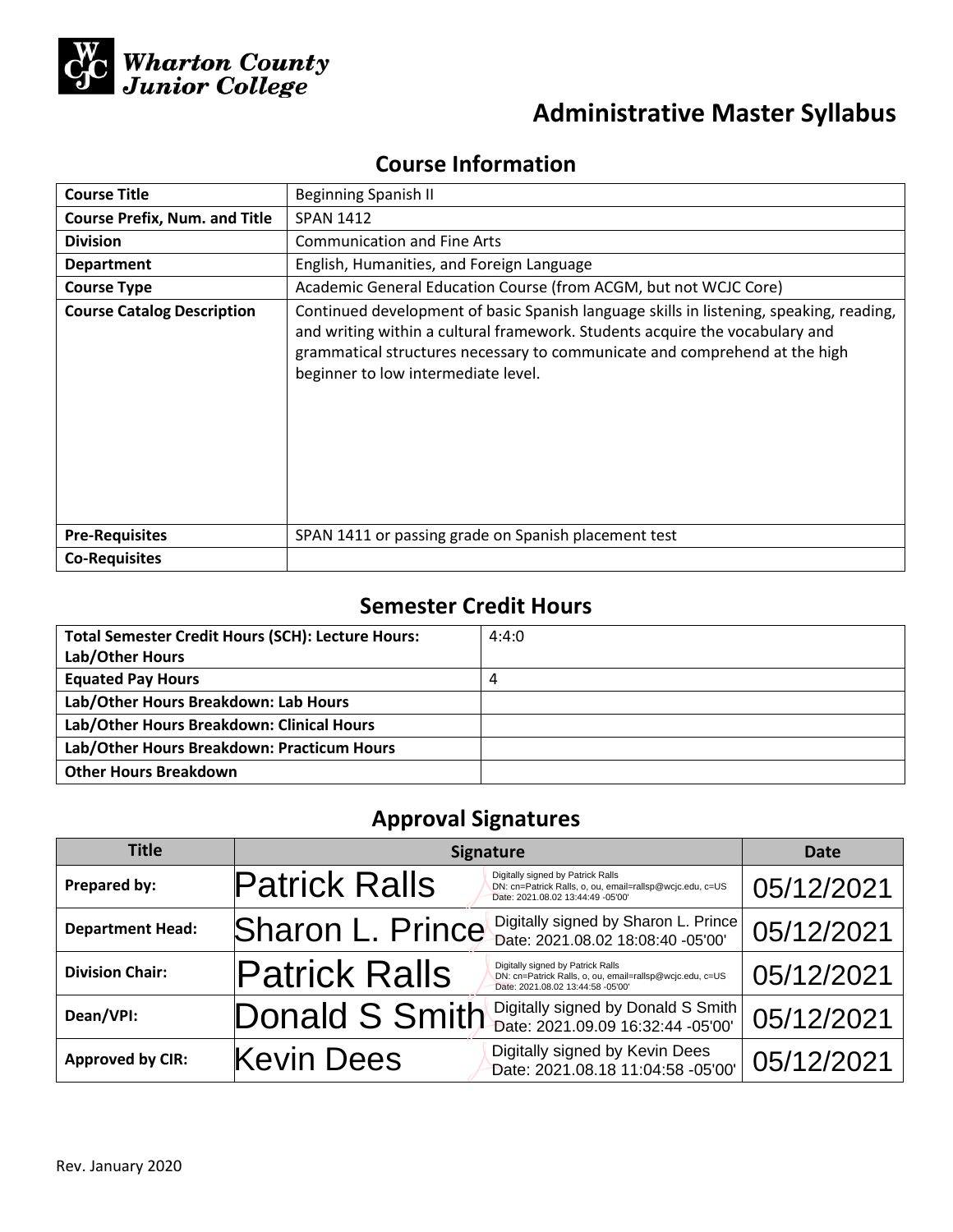# **Wharton County<br>Junior College Additional Course Information**

**Topical Outline:** Each offering of this course must include the following topics (be sure to include information regarding lab, practicum, and clinical or other non-lecture instruction).

This course is the continuation of SPAN 1311 and offers an introduction to the Spanish language and South and Central American cultures. This course will allow students to develop all four language skills: reading, speaking, listening and writing along with the cultural background necessary to improve the communication skills of students. The class will be taught as much as possible in Spanish. By the end of the semester, students will be able to understand more complex dialogues and texts and engage in longer conversations on every day topics. Students will know enough words and phrases to understand and communicate with native speakers on a basic level. The followings are the topics will be included in the course (chapters 5-10):

-Specific vocabulary about travel and vacations, months of the year, clothing and shopping, negotiating a price for products and buying products, daily routines, personal hygiene, time expressions, parties and celebrations, personal relationships, health and medical terms.

-Grammar Structure: "Estar" with conditions, present progressive, direct objects nouns, verb to know, indirect objects, demonstrative adjectives and pronouns, reflexive verbs, indefinite words, preterite of "ser" and "ir" comparisons, superlative, pronouns after prepositions, verbs that change meaning in the preterite, imperfect tense, the preterite and the imperfect, constructions with "se" and adverbs.

-Cultural awareness of the following countries: Puerto Rico, Cuba, Perú, Guatemala, Chile, and Costa Rica.

## **Course Learning Outcomes:**

#### **Learning Outcomes – Upon successful completion of this course, students will:**

1. Engage in conversations using level- appropriate grammatical structures including narrating events that take place in the past.

2. Demonstrate understanding of level-appropriate spoken Spanish produced by Spanish speakers of diverse origins.

3. Write simple to moderately complex sentences using level-appropriate grammatical structures and organize them into cohesive paragraphs.

- 4. Read and comprehend level-appropriate authentic texts.
- 5. Identify and discuss traditions, customs and values of the Hispanic world.

6. Compare and contrast the traditions, customs and values of the Hispanic word with characteristics of their own culture.

#### **Methods of Assessment:**

1. Daily questions in class for participation points; oral exams. Unit exams and quizzes.

2. Graded discussions based on audiovisuals containing spoken Spanish produced by Spanish speakers of diverse origins. Unit exams and quizzes.

- 3. Graded homework assignments; graded composition. Unit exams and quizzes.
- 4. Graded comprehension questions based on a variety of texts.

5. Graded class participation about audiovisuals showcasing the traditions, customs, and values of the Hispanic world.

6. Graded class participation about audiovisuals showcasing the traditions, customs, and values of the Hispanic world.

# **Required text(s), optional text(s) and/or materials to be supplied by the student:**

!VISTAS *! Introducción a la lengua española*. Current edition, Blanco y Donley. Supplementary activities such as the Vistas Websam.

## **Suggested Course Maximum:**

25